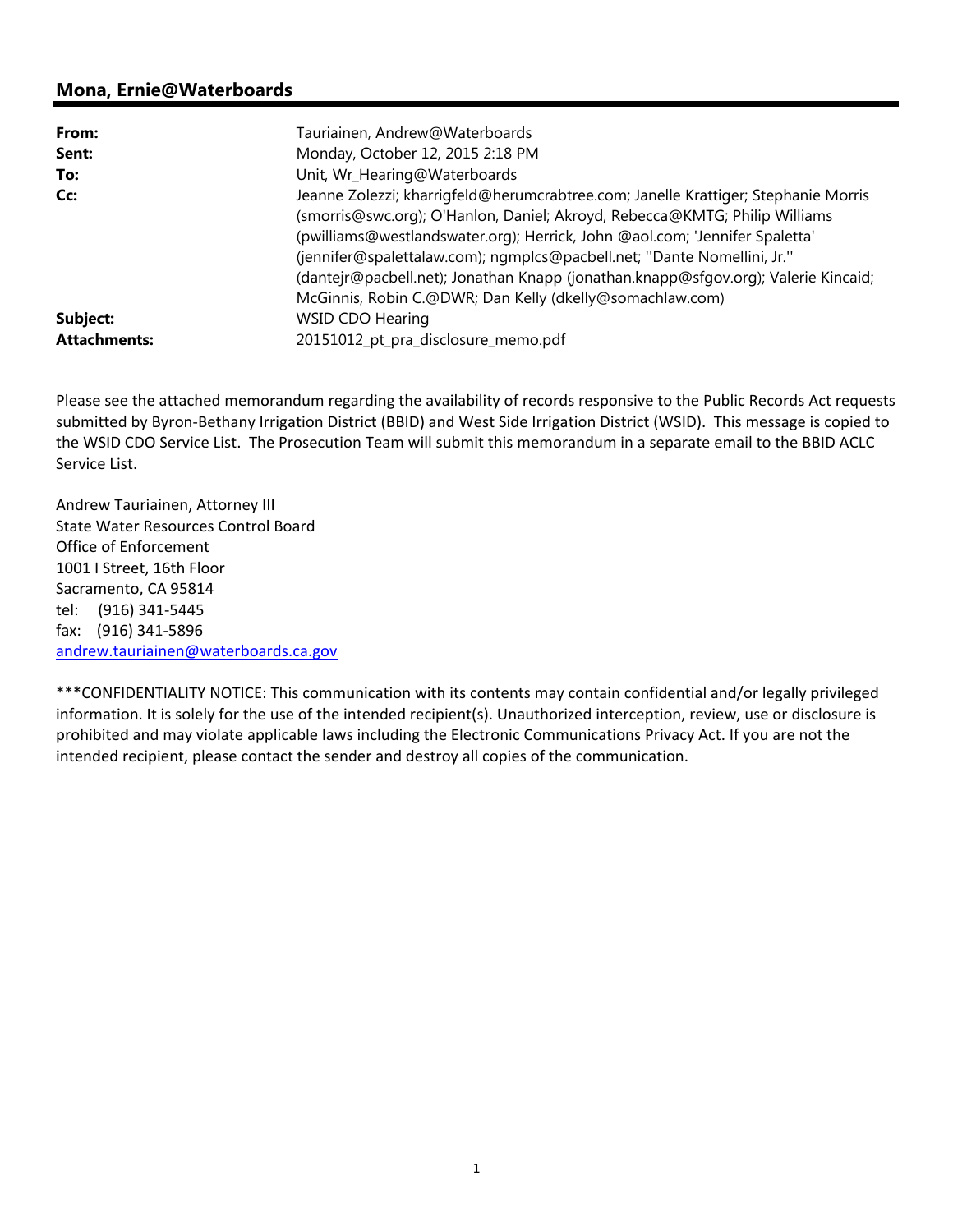



# **State Water Resources Control Board**

- **TO:** All Parties and Hearing Teams in the Byron-Bethany Irrigation District Administrative Civil Liability Complaint and West Side Irrigation District Cease and Desist Order Matters
- **FROM:** Andrew Tauriainen Attorney for Prosecution Team **OFFICE OF ENFORCEMENT**
- **DATE:** October 12, 2015

#### **SUBJECT: PROSECUTION TEAM INITIAL DISCLSOURE TO PUBLIC RECORDS ACT REQUESTS**

The Division of Water Rights Prosecution Team has prepared an initial disclosure of records pursuant to Public Records Act requests submitted on behalf of Byron-Bethany Irrigation District (BID), dated July 21, 2015, and West Side Irrigation District (WSID), dated July 31 and August 6, 2015. This initial disclosure is entirely electronic and consists of approximately 3.3 gigabytes of data. To obtain a copy of the records, please bring a suitably-sized portable storage device (e.g., usb flash drive) to the Records Unit, State Water Resources Control Board, Cal/EPA Headquarters, 1001 I Street, 2nd Floor, Sacramento, CA 95814-2828. Ask to copy the Prosecution Team's PRA Initial Disclosure files.<sup>[1](#page-1-0)</sup>

As you may be aware, the State Water Resources Control Board has instituted a separation of functions in the BBID and WSID enforcement actions and the related Drought Curtailment Cases coordinated litigation. The Prosecution Team's disclosures consist of files and records of the Division of Water Rights Enforcement Unit and others on the "prosecution" side of the separation of functions. The Office of Chief Counsel will separately disclose any responsive records from the "advisory" side of the separation of functions.

This initial disclosure includes records in the following categories: (1) technical records and communications relating to the 2014 and 2015 water availability determinations affecting the Delta watershed; (2) technical records and communications regarding the BBID enforcement action; (3) technical records and communications regarding the WSID enforcement action; (4) records regarding complaints of illegal water diversion in the Delta; (5) records and communications relating to the Drought Curtailment Cases litigation; (6) records relating to the State Water Board's information order emergency regulations; (7) records relating to the Governor's drought proclamations and other actions; (8) State Water Board press releases and related communications; (9) State Water Board meeting minutes.

<sup>1001 |</sup> Street, Sacramento, CA 95814 | Mailing Address: P.O. Box 100, Sacramento, CA 95812-0100 | www.waterboards.ca.gov



<span id="page-1-0"></span> $1$  The files are contained in an electronic folder named "20151012\_pra\_initial\_disclosure\".

FELICIA MARCUS, CHAIR | THOMAS HOWARD, EXECUTIVE DIRECTOR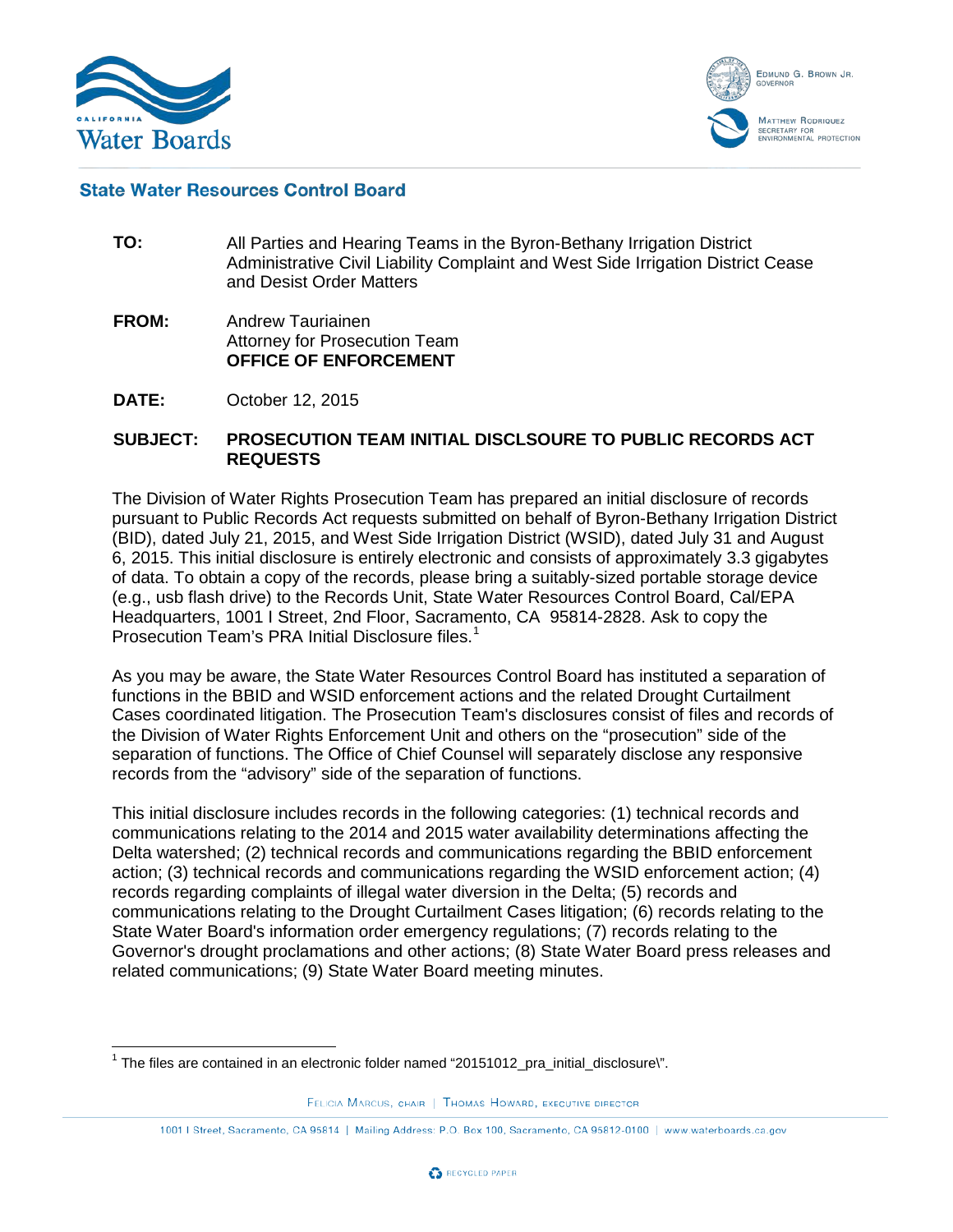The Prosecution Team has reviewed all files and records from the relevant prosecution staff, and is reasonably confident that the initial disclosure includes all responsive technical records and files. The Prosecution Team will disclose additional responsive technical records as any such records are identified.

Although this initial disclosure includes a large number of electronic mail communications, it does not include all responsive electronic mail communications. The Prosecution Team is in the process of reviewing several thousand additional potentially responsive electronic mail communication records, and anticipates making additional rolling disclosures of responsive records over the next several days.

Finally, although this initial disclosure is responsive to the BBID and WSID PRA requests, it in many cases goes beyond the scope of those requests in order to provide the broadest possible disclosure of records relevant to the BBID and WSID enforcement proceedings.

The Prosecution Team has prepared separate memoranda identifying the locations within the electronic file folders where responsive documents may be found for each specific request. Please see the following files:

- 20151012 pra\_initial\_disclosure\BBID\PRA Request\20151012\_BBID\_pra\_initial\_disclosure.pdf
- 20151012 pra\_initial\_disclosure\WSID\PRA Requests\20151012\_wsid\_pra\_initial\_disclosure.pdf
- cc: Service Lists (attached)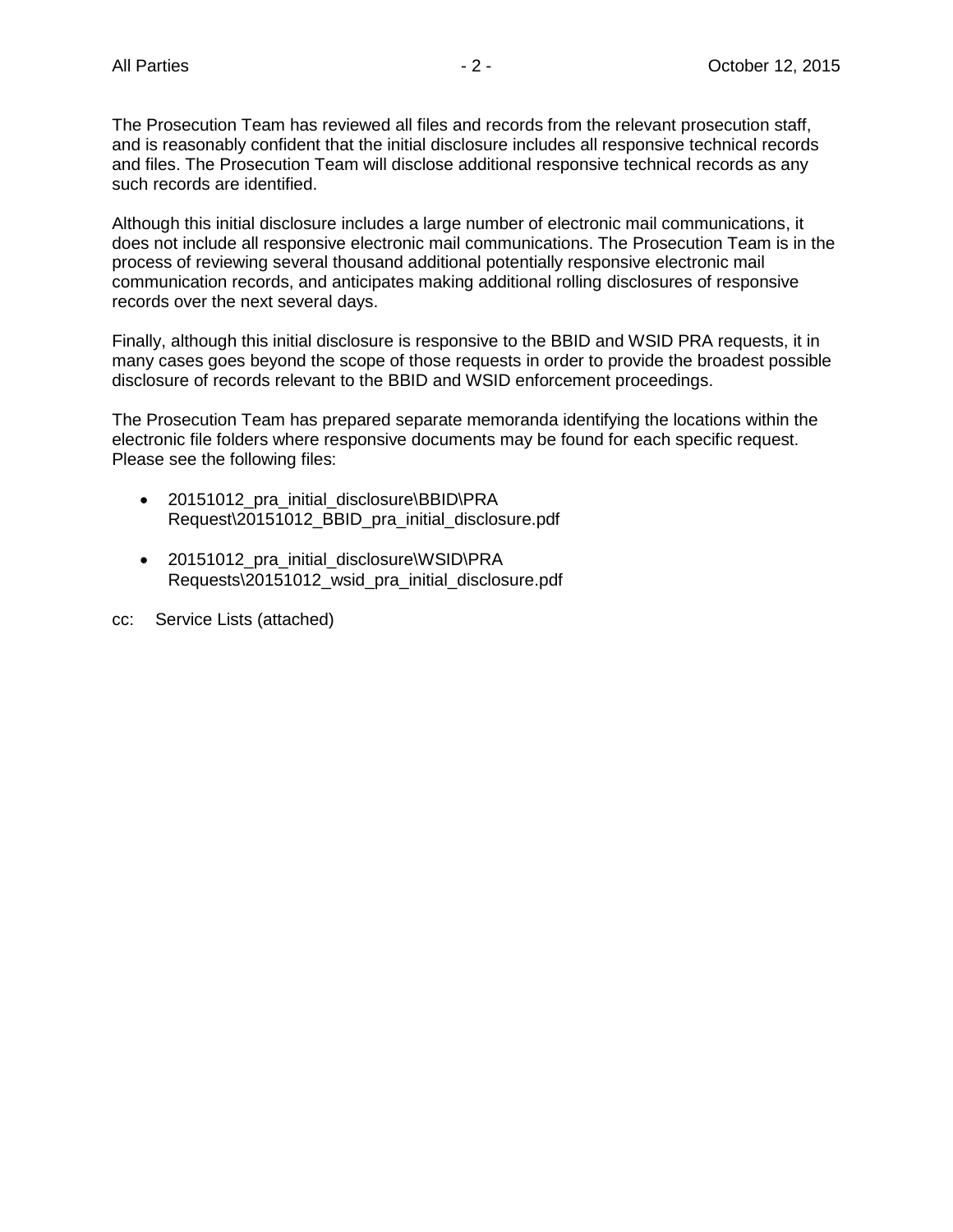# **SERVICE LIST OF PARTICIPANTS WEST SIDE IRRIGATION DISTRICT CEASE AND DESIST ORDER HEARING (October 8, 2015)**

| <b>Division of Water Rights</b>                 | <b>West Side Irrigation District</b>        |
|-------------------------------------------------|---------------------------------------------|
| <b>Prosecution Team</b>                         | Jeanne M. Zolezzi                           |
| Andrew Tauriainen, Attorney Ill                 | Karna Harrigfeld                            |
| <b>SWRCB Office of Enforcement</b>              | Janelle Krattiger                           |
| 1001   Street,                                  | Herum\Crabtree\Suntag                       |
| 16th Floor                                      | 5757 Pacific Ave., Suite 222                |
| Sacramento, CA 95814                            | Stockton, CA 95207                          |
| andrew.tauriainen@waterboards.ca.gov            | jzolezzi@herumcrabtree.com                  |
|                                                 | kharrigfeld@herumcrabtree.com               |
|                                                 | jkrattiger@herumcrabtree.com                |
| <b>State Water Contractors</b>                  | <b>Westlands Water District</b>             |
| Stefani Morris, Attorney                        | Daniel O'Hanlon                             |
| 1121 L Street, Suite 1050                       | Rebecca Akroyd                              |
| Sacramento, CA 95814                            | Kronick Moskovitz Tiedemann & Girard        |
| smorris@swc.org                                 | 400 Capitol Mall, 27 <sup>th</sup> Floor    |
|                                                 | Sacramento, CA 95814                        |
|                                                 | dohanlon@kmtg.com                           |
|                                                 | rakroyd@kmtg.com                            |
|                                                 |                                             |
|                                                 | Philip Williams of Westlands Water District |
|                                                 | pwilliams@westlandswater.org                |
| <b>South Delta Water Agency</b>                 | <b>Central Delta Water Agency</b>           |
| John Herrick, Esq.                              | Jennifer Spaletta                           |
| 4255 Pacific Ave., Suite 2                      | Spaletta Law PC                             |
| Stockton, CA 95207                              | PO Box 2660                                 |
| jherrlaw@aol.com                                | Lodi, CA 95241                              |
|                                                 | jennifer@spalettalaw.com                    |
|                                                 |                                             |
|                                                 | Dante Nomellini and Dante Nomellini, Jr.    |
|                                                 | Nomellini, Grilli & McDaniel                |
|                                                 | ngmplcs@pacbell.net                         |
|                                                 | dantejr@pacbell.net                         |
| <b>City and County of San Francisco</b>         | San Joaquin Tributaries Authority           |
| Johnathan Knapp                                 | Valeri Kincaid                              |
| Office of the City Attorney                     | O'Laughlin & Paris LLP                      |
| 1390 Market Street, Suite 418                   | 2617 K Street, Suite 100                    |
| San Francisco, CA 94102                         | Sacramento, CA 95814                        |
| jonathan.knapp@sfgov.org                        | vkincaid@olaughlinparis.com                 |
|                                                 |                                             |
| <b>California Department of Water Resources</b> | <b>Byron Bethany Irrigation District</b>    |
| Robin McGinnis, Attorney                        | Daniel Kelly                                |
| PO Box 942836                                   | Somach Simmons & Dunn                       |
| Sacramento, CA 94236-0001                       | 500 Capitol Mall, Suite 1000,               |
| robin.mcginnis@water.ca.gov                     | Sacramento, CA 95814                        |
|                                                 | dkelly@somachlaw.com                        |